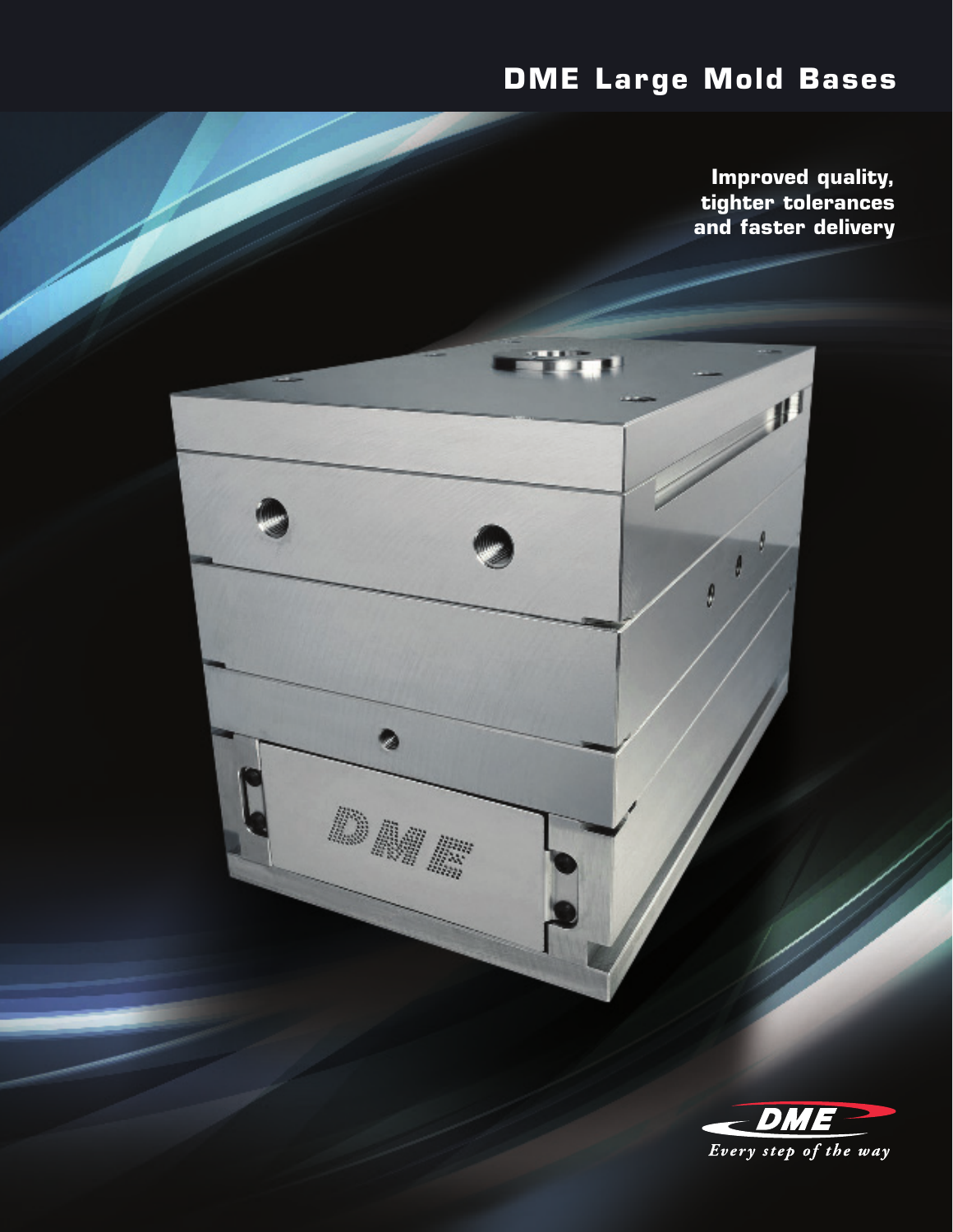## **Large Mold Base Manufacturing Maximizes Value**

The DME Large Mold Base Manufacturing Program delivers high precision and high quality for a wide range of steel products. New high-performance machining centers throughout DME North American manufacturing plants are giving customers a competitive advantage by providing greater value through overall improved quality, tighter tolerances and faster delivery.

The legacy of DME Company was founded on the innovation of the standard mold base more than seven decades ago, and the DME Large Mold Base Program continues an emphasis on maximizing customer productivity and profitability.



### **Multi-Million Dollar Investment Advances Mold Base Manufacturing**

Utilizing new leading edge machining equipment technology (and the fastest and most powerful machines within their class), DME North American manufacturing centers now produce large mold bases more rapidly and with greater quality than ever before.

DME has extended its work capacity through its steel processing and manufacturing plant in Youngwood, Pennsylvania, its mold base and hot runner manufacturing center in Windsor, Ontario, Canada, and its mold base and MUD manufacturing facility in Greenville, Michigan.

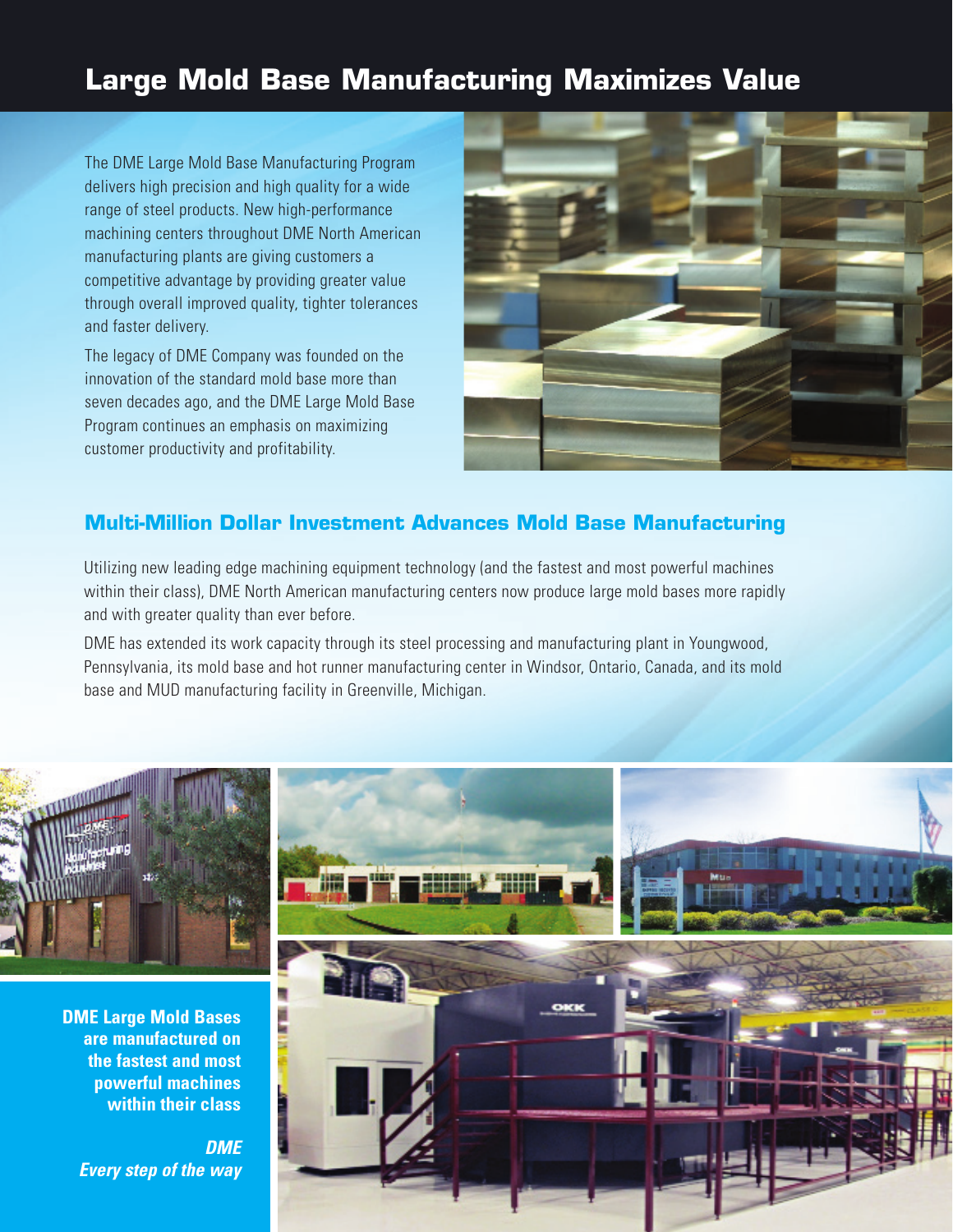## **DME Large Mold Base Capabilities**

- **n** Mold base plate lengths up to 66"
- $\blacksquare$  Plate widths up to 54"
- **Plate thicknesses up to 13"**

DME mold base machining centers process data faster and more accurately while producing the highest quality finish. Tapping, chamfering, spot-facing, counterboring, slot-cutting, face milling, compound thread milling and much more are now accomplished on equipment with larger work zones to provide customers with the precision and high quality that is synonymous with DME.





Additionally, the new DME manufacturing equipment significantly reduces manual polishing and rework due to consistently high-quality finishes.

The DME Quality Management System is committed to the highest possible standard of quality. For this reason our business is operated on one of the world's most stringent quality standards — ISO9001:2008. This certification requires DME to review, improve and document on an ongoing basis all of our processes to ensure that our customers receive consistently high-quality products. *Quality Magazine* recognized DME's focus on quality when it ranked DME #2 on the 2013 Quality Leadership 100 list.